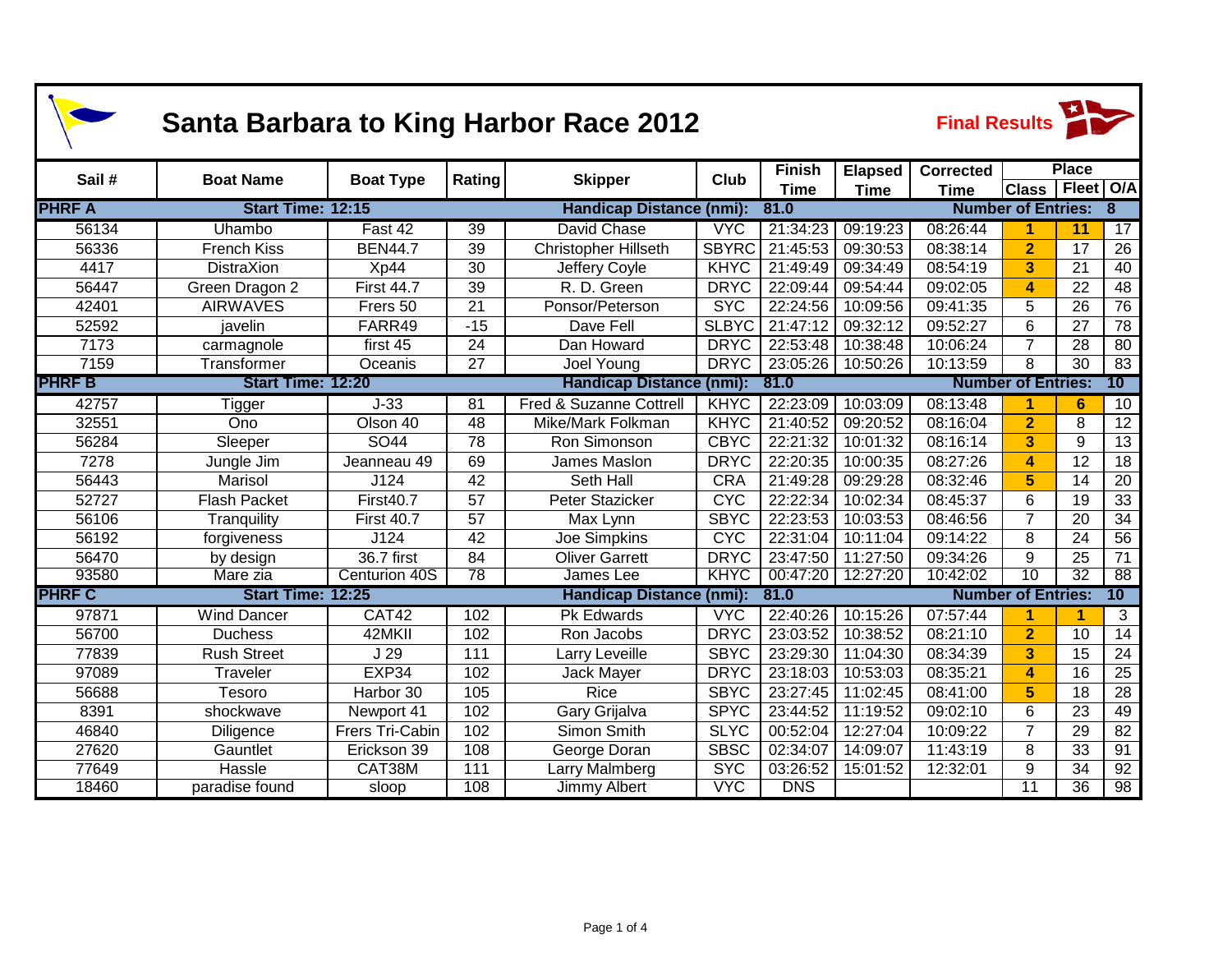| <b>Santa Barbara to King Harbor Race 2012</b> |                          |                  |        |                                         |              |               |                | <b>Final Results</b>           |                           |                 |                  |  |
|-----------------------------------------------|--------------------------|------------------|--------|-----------------------------------------|--------------|---------------|----------------|--------------------------------|---------------------------|-----------------|------------------|--|
| Sail#                                         | <b>Boat Name</b>         | <b>Boat Type</b> | Rating | <b>Skipper</b>                          | <b>Club</b>  | <b>Finish</b> | <b>Elapsed</b> | <b>Corrected</b>               |                           | <b>Place</b>    |                  |  |
|                                               |                          |                  |        |                                         |              | Time          | Time           | Time                           | <b>Class</b>              | Fleet   O/A     |                  |  |
| <b>PHRFD</b>                                  | Start Time: 12:25        |                  |        | <b>Handicap Distance (nmi):</b>         |              | 81.0          |                |                                | <b>Number of Entries:</b> |                 |                  |  |
| 56550                                         | Janina                   | Santa Cruz 27    | 138    | <b>Mark Keller</b>                      | <b>PSSA</b>  | 23:29:01      | 11:04:01       | 07:57:43                       |                           |                 | $\mathbf{2}$     |  |
| 7950                                          | Celebrity                | Cal 40           | 114    | Jerry Finnegan                          | <b>KHYC</b>  | 23:01:31      | 10:36:31       | 08:02:37                       | $\overline{2}$            | 3               | $\overline{5}$   |  |
| 56782                                         | <b>MIDNIGHT RUN</b>      | <b>CAT320</b>    | 150    | John Dean                               | <b>KHYC</b>  | 23:56:10      | 11:31:10       | 08:08:40                       | 3                         | 4               | $\overline{7}$   |  |
| 97243                                         | No Parley                | Cal40            | 114    | Jack Maranto                            | <b>SAYC</b>  | 23:10:46      | 10:45:46       | 08:11:52                       | 4                         | 5               | $\boldsymbol{9}$ |  |
| 63163                                         | Rubiconiii               | Contessa 33      | 138    | <b>Rod Percival</b>                     | <b>PSSA</b>  | 23:45:59      | 11:20:59       | 08:14:41                       | 5                         | $\overline{7}$  | $\overline{11}$  |  |
| 7661                                          | Pacific                  | SunOdyssey       | 117    | <b>Whitney Green</b>                    | <b>CYC</b>   | 23:33:15      | 11:08:15       | 08:30:18                       | 6                         | 13              | 19               |  |
| 18029                                         | SLOOP John B             | Merit 25         | 168    | John Coye                               | <b>SBYC</b>  | 02:44:31      | 14:19:31       | 10:32:43                       |                           | $\overline{31}$ | $\overline{87}$  |  |
| <b>FARR 40</b>                                | <b>Start Time: 12:10</b> |                  |        | Handicap Distance (nmi):<br>81.0        |              |               |                |                                | <b>Number of Entries:</b> |                 |                  |  |
| <b>USA41</b>                                  | <b>Wild Thing</b>        | Farr 40          | -6     | Rhonda Hill-Tolar                       | <b>BCYC</b>  | 20:52:52      | 08:42:52       | 08:50:58                       |                           |                 | $\overline{37}$  |  |
| 50060                                         | Foil                     | Farr 40          | -6     | Gordon Leon                             | <b>CBYC</b>  | 20:56:24      | 08:46:24       | 08:54:30                       | $\overline{2}$            | $\overline{2}$  | 41               |  |
| 888                                           | White Knight             | Farr 40          | -6     | Zoltan Katinszky                        | <b>CBYC</b>  | 20:56:25      | 08:46:25       | 08:54:31                       | 3                         | 3               | 42               |  |
| 1313                                          | Viva La Vida             | Farr 40          | -6     | Shew/Durant                             | <b>LBYC</b>  | 20:56:47      | 08:46:47       | 08:54:53                       | 4                         | 4               | 43               |  |
| 104                                           | Flyer                    | Farr 40          | -6     | <b>Stan Shaw</b>                        | <b>SBYC</b>  | 21:08:54      | 08:58:54       | 09:07:00                       | 5                         | 5               | $\overline{53}$  |  |
| 40033                                         | <b>Wooly Bully</b>       | Farr 40          | -6     | Breen/Zambriski                         | KHYC         | 21:55:35      | 09:45:35       | 09:53:41                       | 6                         | 6               | 79               |  |
| <b>ORCA</b>                                   | <b>Start Time: 12:00</b> |                  |        | <b>Handicap Distance (nmi):</b><br>81.0 |              |               |                | <b>Number of Entries:</b><br>9 |                           |                 |                  |  |
| 27075                                         | Exit                     | Kendrick 9       | -7     | <b>Kurt Mayol</b>                       | <b>KHYC</b>  | 19:56:59      | 07:56:59       | 08:06:26                       |                           |                 | 6                |  |
| $\Omega$                                      | <b>PROFLIGATE</b>        | <b>SURFIN 63</b> | 17     | Dona De Mallorca                        | <b>LBYC</b>  | 21:04:32      | 09:04:32       | 08:41:35                       | $\overline{2}$            | $\overline{2}$  | $\overline{30}$  |  |
| 97645                                         | <b>Neck Sprain</b>       | F <sub>27</sub>  | 25     | <b>Wade Stevens</b>                     | <b>KHYC</b>  | 21:32:32      | 09:32:32       | 08:58:47                       | 3                         | 3               | 45               |  |
| FRA11                                         | GoCart                   | Seacart 30       | $-111$ | Chris Slagerman                         | <b>CYC</b>   | 18:36:07      | 06:36:07       | 09:05:58                       | 4                         | 4               | 51               |  |
| 27031                                         | <b>Triple Tap</b>        | $F-31$           | $-50$  | Alan Egusa                              | <b>SBYRC</b> | 20:10:00      | 08:10:00       | 09:17:30                       | 5                         | 5               | 59               |  |
| 27082                                         | minette                  | none             | $-57$  | Michael Leneman                         | <b>SMWYC</b> | 20:03:33      | 08:03:33       | 09:20:30                       | 6                         | 6               | 63               |  |
| 34                                            | <b>ORANGE</b>            | Contour 34       | 21     | Paul Martson                            | <b>PBYC</b>  | 22:07:17      | 10:07:17       | 09:38:56                       | 7                         | $\overline{7}$  | $\overline{75}$  |  |
| 54-46                                         | <b>Natural Mystic</b>    | 55 STD           | 42     | Kyber Logue                             | <b>SBYC</b>  | 23:19:49      | 11:19:49       | 10:23:07                       | 8                         | 8               | 85               |  |
| 27096                                         | Afterburner              | Tennant          | $-155$ | <b>William Gibbs</b>                    | <b>PBYC</b>  | <b>DNF</b>    |                |                                | 10                        | 10              | 98               |  |

7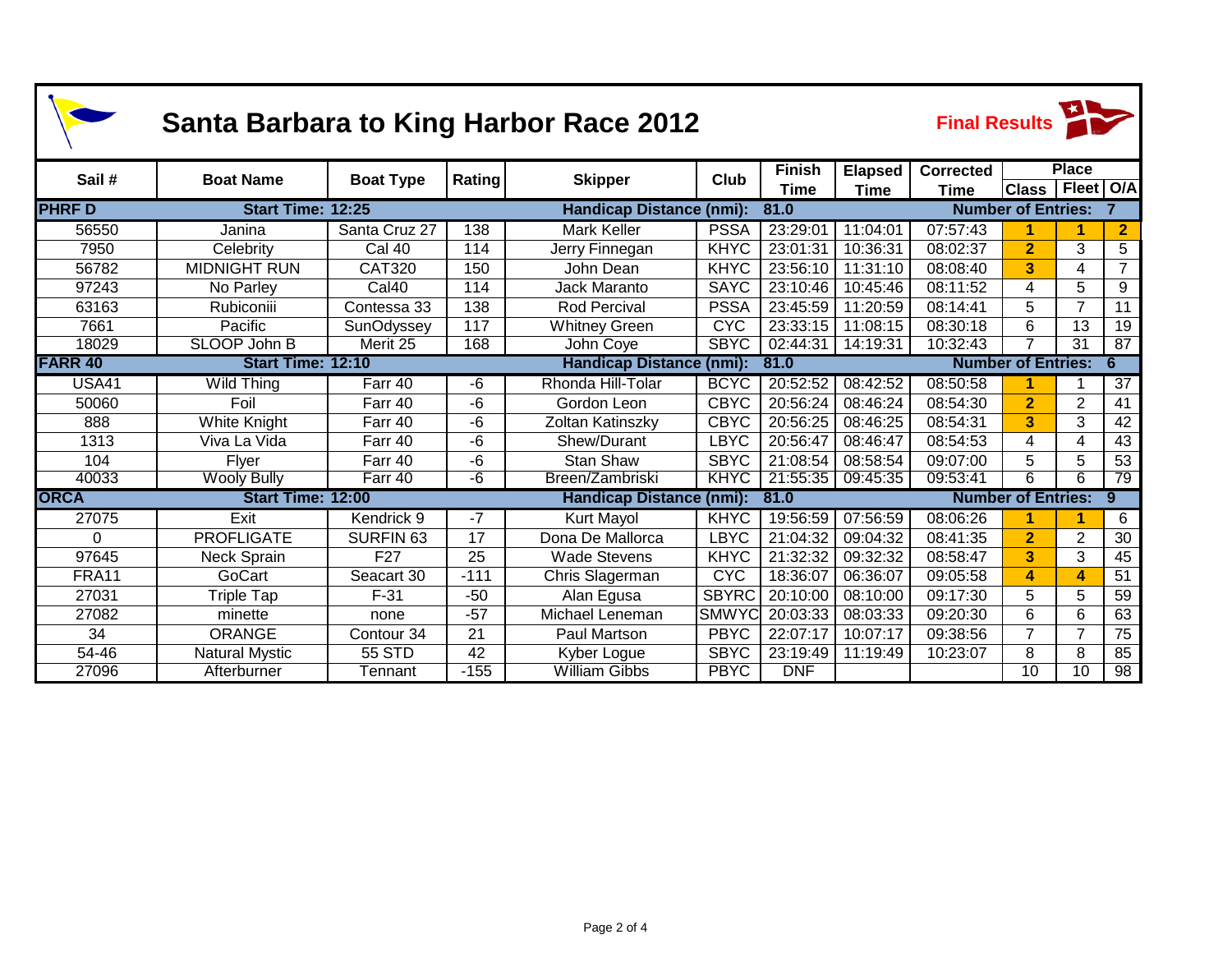| <b>Santa Barbara to King Harbor Race 2012</b> |                          |                       |                 |                                 |              |               |                |                  | <b>Final Results</b>      |                 |                 |  |  |
|-----------------------------------------------|--------------------------|-----------------------|-----------------|---------------------------------|--------------|---------------|----------------|------------------|---------------------------|-----------------|-----------------|--|--|
| Sail#                                         | <b>Boat Name</b>         | <b>Boat Type</b>      | Rating          | <b>Skipper</b>                  | <b>Club</b>  | <b>Finish</b> | <b>Elapsed</b> | <b>Corrected</b> |                           | <b>Place</b>    |                 |  |  |
|                                               |                          |                       |                 |                                 |              | <b>Time</b>   | <b>Time</b>    | <b>Time</b>      | <b>Class</b>              | Fleet   O/A     |                 |  |  |
| <b>SPRIT PHRF</b>                             | Start Time: 12:20        |                       |                 | <b>Handicap Distance (nmi):</b> |              | 81.0          |                |                  | <b>Number of Entries:</b> |                 | $\overline{12}$ |  |  |
| <b>USA524</b>                                 | Escapade                 | $J$ 105               | 84              | <b>Mark Noble</b>               | <b>SBYC</b>  | 22:24:50      | 10:04:50       | 08:11:26         | 1                         | 1               | 8               |  |  |
| 395                                           | Off The Porch            | J/105                 | $\overline{84}$ | <b>Scott Mcdaniel</b>           | <b>SIBYC</b> | 22:38:10      | 10:18:10       | 08:24:46         | $\overline{2}$            | $\overline{2}$  | $\overline{15}$ |  |  |
| 46630                                         | Shenanigans              | J120                  | $\overline{36}$ | <b>Gary Winton</b>              | <b>CBYC</b>  | 21:42:01      | 09:22:01       | 08:33:25         | $\overline{3}$            | 3               | $\overline{21}$ |  |  |
| <b>USA634</b>                                 | Armida                   | J105                  | 84              | <b>Thomas Bollay</b>            | <b>SBYC</b>  | 22:47:08      | 10:27:08       | 08:33:44         | 4                         | 4               | $\overline{22}$ |  |  |
| 46714                                         | Pole Dancer              | J120                  | 36              | Tom & Terri Manok               | <b>OYC</b>   | 21:50:03      | 09:30:03       | 08:41:27         | 5                         | 5               | $\overline{29}$ |  |  |
| 7914                                          | Double Down              | $J-92$                | $\overline{90}$ | <b>Brian Kerr</b>               | <b>PBYC</b>  | 23:06:19      | 10:46:19       | 08:44:49         | $6\phantom{1}$            | 6               | $\overline{31}$ |  |  |
| 7052                                          | Linstar                  | $J-109$               | 54              | John Shulze                     | <b>BYC</b>   | 22:17:51      | 09:57:51       | 08:44:57         | $\overline{7}$            | $\overline{7}$  | $\overline{32}$ |  |  |
| 7311                                          | <b>JATO</b>              | $J - 111$             | $\overline{27}$ | Webster/Moorhead                | <b>KHYC</b>  | 21:56:03      | 09:36:03       | 08:59:36         | 8                         | 8               | 46              |  |  |
| 55055                                         | <b>Bluebird</b>          | 0:00                  | 36              | Tom Cullen                      | <b>SBYC</b>  | 22:12:41      | 09:52:41       | 09:04:05         | 9                         | 9               | 50              |  |  |
| 79125                                         | <b>Sunday Ticket</b>     | J122                  | 18              | <b>Daniel Scouler</b>           | <b>CYC</b>   | 21:53:55      | 09:33:55       | 09:09:37         | 10                        | 10              | 54              |  |  |
| 7707                                          | <b>GHOST II</b>          | <b>Farr 395</b>       | $\overline{30}$ | Al Berg                         | <b>SMWYC</b> | 22:25:08      | 10:05:08       | 09:24:38         | 11                        | 11              | 64              |  |  |
| 56810                                         | <b>Blue Pacific</b>      | <b>CC 115</b>         | $\overline{57}$ | Shabes/Inglis                   | <b>CYC</b>   | 00:02:53      | 11:42:53       | 10:25:56         | $\overline{12}$           | $\overline{12}$ | 86              |  |  |
| <b>SPRIT ULDB A</b>                           | <b>Start Time: 12:00</b> |                       |                 | <b>Handicap Distance (nmi):</b> |              | 81.0          |                |                  | <b>Number of Entries:</b> |                 |                 |  |  |
| 97777                                         | <b>Medicine Man</b>      | Andrews 63            | $-99$           | Robert Lane                     | <b>LBYC</b>  | 19:18:55      | 07:18:55       | 09:32:34         | $\blacktriangleleft$      | $\overline{7}$  | 68              |  |  |
| <b>USA2121</b>                                | Rio                      | <b>J/V TP52</b>       | $-99$           | Manouch Moshayedi               | <b>SYC</b>   | 19:23:14      | 07:23:14       | 09:36:53         | $\overline{2}$            | 10              | 72              |  |  |
| 52005                                         | Rebel Yell               | <b>TP52</b>           | $-96$           | David Team                      | <b>NHYC</b>  | 19:28:04      | 07:28:04       | 09:37:40         | 3                         | 11              | 73              |  |  |
| 50100                                         | Margaritraville 1 1/2    | custom                | $-72$           | <b>Jay Steinbeck</b>            | <b>CYC</b>   | 20:00:29      | 08:00:29       | 09:37:41         | 4                         | 12              | 74              |  |  |
| <b>USA7744</b>                                | Pendragon 6              | DAV70                 | $-147$          | John Maclaurin                  | <b>CYC</b>   | 18:48:54      | 06:48:54       | 10:07:21         | 5                         | 14              | 81              |  |  |
| 65002                                         | <b>Bad Pak</b>           | STP65                 | $-141$          | Tom Holthus                     | <b>SDYC</b>  | 20:10:33      | 08:10:33       | 11:20:54         | 6                         | 15              | 90              |  |  |
| 627                                           | <b>Rapid Transit</b>     | Antrim <sub>49</sub>  | $-90$           | James Partridge                 | <b>LAYC</b>  | <b>DNS</b>    |                |                  | 8                         | 19              | 98              |  |  |
| <b>SPRIT ULDB B</b>                           | Start Time: 12:10        |                       |                 | <b>Handicap Distance (nmi):</b> |              | 81.0          |                |                  | <b>Number of Entries:</b> |                 | 6               |  |  |
| <b>USA 400</b>                                | Rock & Roll              | <b>Farr 400</b>       | $-21$           | <b>Bernard Girod</b>            | <b>SBYC</b>  | 20:15:46      | 08:05:46       | 08:34:07         | 1                         | 3               | 23              |  |  |
| 7065                                          | Timeshaver               | J125                  | $-3$            | Viggo K Torbensen               | <b>DPYC</b>  | 21:12:54      | 09:02:54       | 09:06:57         | $\overline{2}$            | 5               | $\overline{52}$ |  |  |
| 7249                                          | It s OK                  | Andrews 49.9          | $-57$           | <b>Tres Gordo</b>               | <b>BYC</b>   | 20:20:47      | 08:10:47       | 09:27:44         | $\overline{3}$            | 6               | 65              |  |  |
| 93145                                         | Radio Flyer              | J145                  | $-30$           | Carolyn Parks                   | <b>SBYC</b>  | 21:02:09      | 08:52:09       | 09:32:39         | 4                         | 8               | 69              |  |  |
| 6164                                          | <b>VARUNA</b>            | Rogers 46             | $-42$           | <b>Chris Hemans</b>             | <b>BYC</b>   | 20:57:44      | 08:47:44       | 09:44:26         | 5                         | $\overline{13}$ | 77              |  |  |
| <b>USA 36</b>                                 | Napalm in the Morning    | SCH <sub>40</sub>     | $-21$           | Pete Woodworth                  | SSYC         | <b>DNS</b>    |                |                  |                           | $\overline{19}$ | 98              |  |  |
| <b>SPRIT ULDB C</b>                           | <b>Start Time: 12:15</b> |                       |                 | <b>Handicap Distance (nmi):</b> |              | 81.0          |                |                  | <b>Number of Entries:</b> |                 | 5               |  |  |
| 50904                                         | Plankton                 | Viper 830             | 39              | <b>John Staff</b>               | <b>CYC</b>   | 21:09:32      | 08:54:32       | 08:01:53         |                           |                 | 4               |  |  |
| 103                                           | <b>Blade</b>             | M-30                  | $\overline{18}$ | <b>Mick Shlens</b>              | <b>KHYC</b>  | 21:04:36      | 08:49:36       | 08:25:18         | $\overline{2}$            | $\overline{2}$  | $\overline{16}$ |  |  |
| 7524                                          | Los banditos             | 0:00                  | 54              | Mike Wolfe                      | <b>SBSC</b>  | 22:07:40      | 09:52:40       | 08:39:46         | 3                         | $\overline{4}$  | $\overline{27}$ |  |  |
| 11                                            | anarchy                  | <b>FT 10 OD</b>       | 36              | Scot Tempesta                   | <b>SDYC</b>  | 22:37:21      | 10:22:21       | 09:33:45         | 4                         | 9               | 70              |  |  |
| 20001                                         | Carrera                  | Carrera <sub>29</sub> | 60              | <b>Ralf Butz</b>                | <b>DPYC</b>  | <b>DNF</b>    |                |                  | 6                         | $\overline{19}$ | $\overline{98}$ |  |  |

1